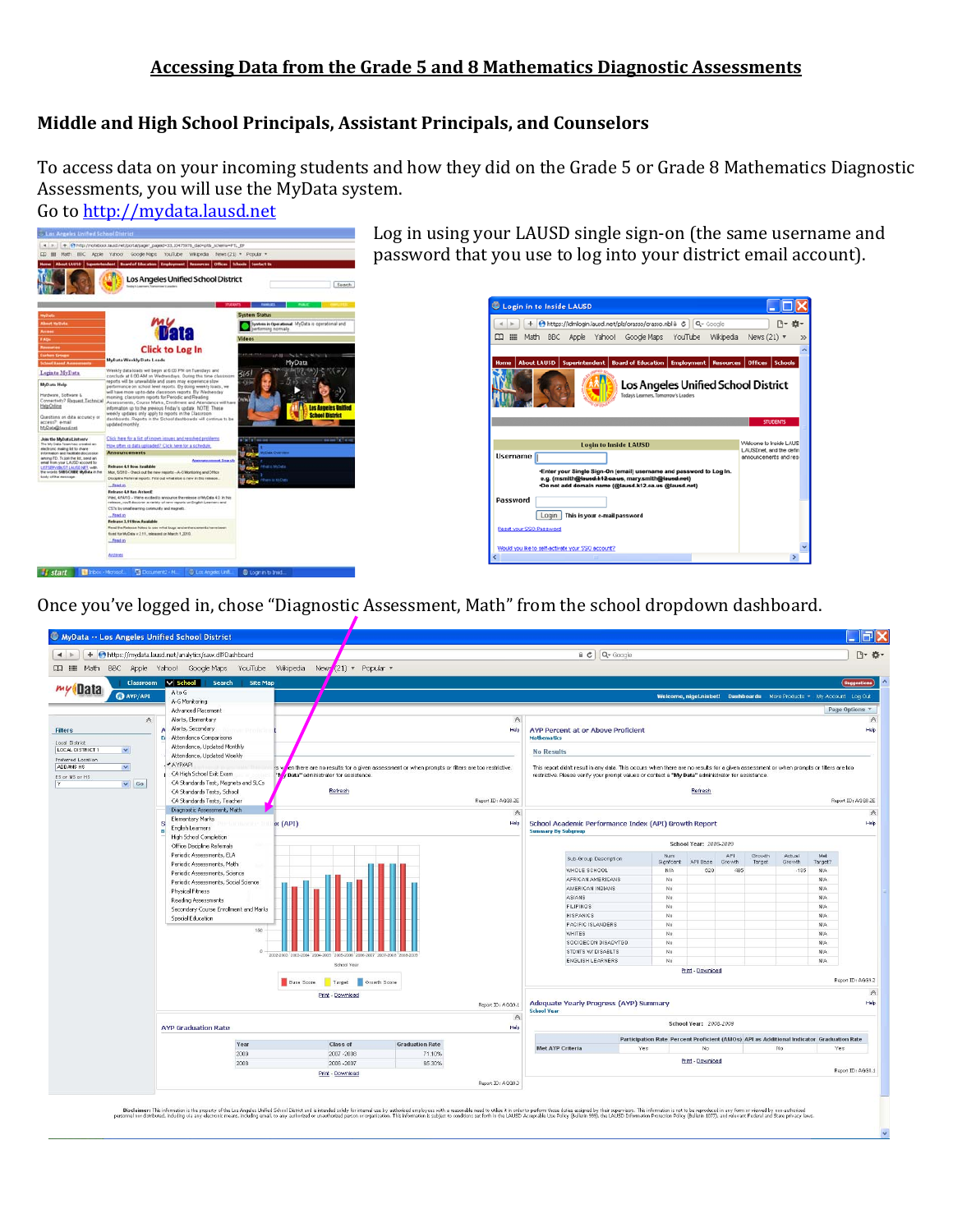You will then see the following screen (please note this may take a little while to load).

| + Ohttps://mydata.lausd.net/analytics/saw.dl?Dashboard<br>$\leftarrow$<br>BBC Apple Yahoo! Google Maps<br>$\Box$ $\Box$ Math                                             |                                                                                                                                                                                      | Steps:                                                      |
|--------------------------------------------------------------------------------------------------------------------------------------------------------------------------|--------------------------------------------------------------------------------------------------------------------------------------------------------------------------------------|-------------------------------------------------------------|
|                                                                                                                                                                          | YouTube<br>Wikipedia<br>News (21) $\mathbf{v}$ Popular $\mathbf{v}$                                                                                                                  | Click on<br>1.                                              |
| Classroom V School Search<br>wyoData<br>Diagnostic Assessment, Math                                                                                                      | <b>Site Map</b>                                                                                                                                                                      | (You wi<br>have an                                          |
| Connect > Workbooks ><br>Math Diagnostic Assessments - Math Diagnostic Summary                                                                                           |                                                                                                                                                                                      | are unsi<br>type "di<br>search a                            |
| Last run May 11, 2010 3:22:17 PM PDT<br><b>Worksheets</b><br>Math Diagnostic Summary<br>Math Diagnostic Detail<br>Math Diacnostic Detail by                              | <b>Parameters Needed</b><br>Select values for the following parameters.<br>* Indicates required field                                                                                |                                                             |
|                                                                                                                                                                          | * Select School<br>Location<br>$(G_2)$                                                                                                                                               |                                                             |
| <b>Search and Select: School Location</b>                                                                                                                                | ® http://dssdis2p.lausd.net/discoverer/_ui.uix?_t=fredRC&enc=UTF-8&_minWidth=7                                                                                                       | Preferences   Help<br>2.<br>In the so<br>Help<br>list. **** |
| This page enables you to select the parameter values<br><b>Search</b><br>search box and click the go button<br>Search by Contains v                                      | Cancel <sub>1</sub><br>To find the value, select a filter in the drop down list and enter a word in the text field, then click the go button. To see a list of all values, clear use | Select<br>feeder s<br>your ind                              |
| Search for<br>Case Sensitive                                                                                                                                             | $\boxed{Go}$                                                                                                                                                                         | you're a<br>find dat                                        |
| <b>Results</b><br>Available<br><b>32ND/USC PER ART MAG</b><br>$\overline{A}$<br><b>68TH ST EL</b>                                                                        | <b>Selected</b><br><b>ALIDUBON MS</b>                                                                                                                                                | "Canoga                                                     |
|                                                                                                                                                                          | ⊝                                                                                                                                                                                    | a.                                                          |
| 75TH ST EL<br><b>7TH ST EL</b><br>ADAMS G/HA MAG<br>ADAMS MS<br>ALDAMA FL<br>APEX ACADEMY<br>ARLETA SH<br>ARROYO SECO MUSM SCI<br>AUDUBON G/HA MAG<br><b>BANCROFT MS</b> | $\circledast$<br>Move<br>$\infty$<br>ଇ<br>Move All<br>$\overline{\mathbf{v}}$<br> <<br>$^{\circledR}$<br>Remove<br>$\approx$                                                         |                                                             |

| + Ohttps://mydata.lausd.net/analytics/saw.dll?Dashboard<br>$\blacksquare$                                                                   |                                                                      |  |
|---------------------------------------------------------------------------------------------------------------------------------------------|----------------------------------------------------------------------|--|
| $\begin{array}{c} \square \end{array}$<br>冊<br>Math                                                                                         | BBC Apple Yahoo! Google Maps YouTube Wikipedia News (21) * Popular * |  |
| Classroom                                                                                                                                   | v School Search<br>Site Map                                          |  |
| Data<br><b>O Diagnostic Assessment, Math</b>                                                                                                |                                                                      |  |
|                                                                                                                                             |                                                                      |  |
|                                                                                                                                             |                                                                      |  |
|                                                                                                                                             |                                                                      |  |
|                                                                                                                                             |                                                                      |  |
|                                                                                                                                             |                                                                      |  |
|                                                                                                                                             |                                                                      |  |
|                                                                                                                                             |                                                                      |  |
| Connect > Workbookz ><br>Math Diagnostic Assessments - Math Diagnostic Summary<br>Last run May 11, 2010 3:22:17 PM PDT<br><b>Worksheets</b> |                                                                      |  |
| Math Diagnostic Summary                                                                                                                     | <b>Parameters Needed</b>                                             |  |
| Meth Discreatic Detail                                                                                                                      | Select values for the follow<br>o parameters.                        |  |
| Meth Disgnostic Detail by                                                                                                                   | $\pm$ addition requirement                                           |  |
|                                                                                                                                             | <b>Ct</b> School<br>'AUDUBON MS'<br>Location                         |  |
|                                                                                                                                             | $G_{\Omega}$                                                         |  |

- the torch to search for your school Ill need to disable pop up blockers if you y on your web browser to do this. If you ure how to disable the pop-up blocker, tsable pop-up blocker" into Google and choose the relevant instructions)
- earch window find your school in the **Please note** – Do not search for your schools, the data has been compiled for coming students, so for example, if at Canoga Park High School and want to a on your incoming students, choose a Park SH" from the list.
	- Choose your school from this list here. (You will need to click "next 25" to access schools further along in the alphabet)
	- Then click the "move" button to move the school into the selected list
	- Finally click "select" to choose your school
- . Back in the MyData window, click "GO" to initiate the data search. 3.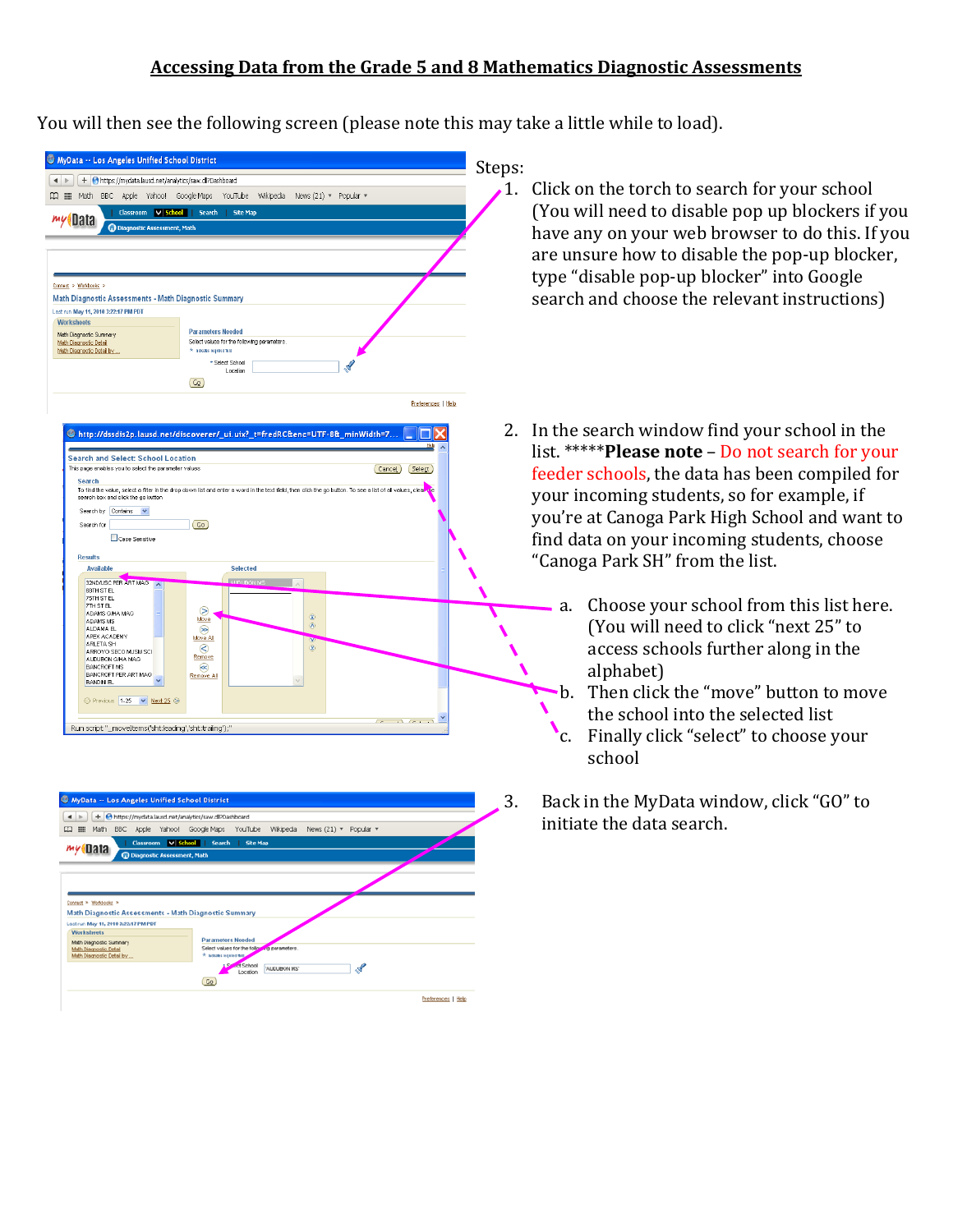The initial report that will load is the "Math Diagnostic Summary Worksheet". For example:

| MyData -- Los Angeles Unified School District                                                  |                                                                                                                                                                                                                                |                                                                  |  |                                |  |                                                             |                                   |                                                            | FIX                                                                                                                                                                                                                            |  |  |  |
|------------------------------------------------------------------------------------------------|--------------------------------------------------------------------------------------------------------------------------------------------------------------------------------------------------------------------------------|------------------------------------------------------------------|--|--------------------------------|--|-------------------------------------------------------------|-----------------------------------|------------------------------------------------------------|--------------------------------------------------------------------------------------------------------------------------------------------------------------------------------------------------------------------------------|--|--|--|
| + Ohttps://mydata.lausd.net/analytics/saw.dl?Dashboard<br>$\blacktriangleleft$                 |                                                                                                                                                                                                                                |                                                                  |  |                                |  |                                                             |                                   | a c Q- Google                                              | 円- 数-                                                                                                                                                                                                                          |  |  |  |
| Math BBC Apple Yahoo! Google Maps YouTube Wikipedia News (21) * Popular *<br>照<br>$\mathbf{m}$ |                                                                                                                                                                                                                                |                                                                  |  |                                |  |                                                             |                                   |                                                            |                                                                                                                                                                                                                                |  |  |  |
|                                                                                                |                                                                                                                                                                                                                                |                                                                  |  |                                |  |                                                             |                                   |                                                            | Preferences Help                                                                                                                                                                                                               |  |  |  |
| Connect > Workbooks >                                                                          |                                                                                                                                                                                                                                |                                                                  |  |                                |  |                                                             |                                   |                                                            | Connected to DSS_SSO_DISCO                                                                                                                                                                                                     |  |  |  |
| Math Diagnostic Assessments - Math Diagnostic Summary                                          |                                                                                                                                                                                                                                |                                                                  |  |                                |  |                                                             |                                   |                                                            |                                                                                                                                                                                                                                |  |  |  |
| Last run May 11, 2010 3:40:53 PM PDT                                                           |                                                                                                                                                                                                                                |                                                                  |  |                                |  |                                                             |                                   |                                                            |                                                                                                                                                                                                                                |  |  |  |
| <b>Actions</b>                                                                                 |                                                                                                                                                                                                                                |                                                                  |  |                                |  |                                                             |                                   |                                                            | Discipline: This intermedia is the property of the Los Angeles United Science Interaction Districtantis in tended solely for internal use by autorized enginyees with a reasonable need to other the perform food duties assig |  |  |  |
| Rerun query<br>Revert to saved                                                                 | enal, b any autorizedor unautorized person or organizator. This informator is subject to concitons setforth in the LAUSD Acceptable Use Policy (Bulletin 999), the LAUSD informator Protector Policy (Bulletin 1077), and rele |                                                                  |  |                                |  |                                                             |                                   |                                                            |                                                                                                                                                                                                                                |  |  |  |
| Printable page<br>Export                                                                       | Los Angeles Unified School District                                                                                                                                                                                            |                                                                  |  |                                |  |                                                             |                                   |                                                            |                                                                                                                                                                                                                                |  |  |  |
| Worksheet options                                                                              |                                                                                                                                                                                                                                |                                                                  |  |                                |  |                                                             | <b>Math Diagnostic Assessment</b> |                                                            |                                                                                                                                                                                                                                |  |  |  |
| <b>Worksheets</b>                                                                              | Parameters                                                                                                                                                                                                                     |                                                                  |  |                                |  |                                                             |                                   |                                                            |                                                                                                                                                                                                                                |  |  |  |
| Math Diagnostic Summary                                                                        | * ladisates required field                                                                                                                                                                                                     | Select values for the following parameters.                      |  |                                |  |                                                             |                                   |                                                            |                                                                                                                                                                                                                                |  |  |  |
| Math Diagnostic Detail<br>Math Diagnostic Detail by .                                          | * Select School                                                                                                                                                                                                                |                                                                  |  | $\mathcal{A}$                  |  |                                                             |                                   |                                                            |                                                                                                                                                                                                                                |  |  |  |
|                                                                                                | $\boxed{G_0}$                                                                                                                                                                                                                  | Location                                                         |  |                                |  |                                                             |                                   |                                                            |                                                                                                                                                                                                                                |  |  |  |
|                                                                                                |                                                                                                                                                                                                                                |                                                                  |  |                                |  |                                                             |                                   |                                                            |                                                                                                                                                                                                                                |  |  |  |
|                                                                                                | <b>▼</b> Table<br>$\triangleright$ Tools                                                                                                                                                                                       | Laott Fornat Stolight Sort Rows and Column                       |  |                                |  |                                                             |                                   |                                                            |                                                                                                                                                                                                                                |  |  |  |
|                                                                                                |                                                                                                                                                                                                                                |                                                                  |  |                                |  |                                                             |                                   |                                                            |                                                                                                                                                                                                                                |  |  |  |
|                                                                                                |                                                                                                                                                                                                                                | School Year School Cost Center School Name Assessment<br>1802801 |  |                                |  | # Students Tested Performance Level<br>1-FAR BELOW BASIC 27 |                                   | # Students at Perf Level % Students at Perf Level<br>11.5% |                                                                                                                                                                                                                                |  |  |  |
|                                                                                                | 2010                                                                                                                                                                                                                           |                                                                  |  | MS GRADE 5 MATH DIAGNOTICS 234 |  |                                                             |                                   |                                                            |                                                                                                                                                                                                                                |  |  |  |
|                                                                                                | 2010                                                                                                                                                                                                                           | 1802801                                                          |  | MS GRADE 5 MATH DIAGNOTICS 234 |  | 2-BELOW BASIC                                               | 36                                | 15.4%                                                      |                                                                                                                                                                                                                                |  |  |  |
|                                                                                                | , 2010                                                                                                                                                                                                                         | 1802801                                                          |  | MS GRADE 5 MATH DIAGNOTICS 234 |  | 3-BASIC                                                     | 46                                | 19.7%                                                      |                                                                                                                                                                                                                                |  |  |  |
|                                                                                                | 42010                                                                                                                                                                                                                          | 1802801                                                          |  | MS GRADE 5 MATH DIAGNOTICS 234 |  | 4-PROFICIENT                                                | 75                                | 32.1%                                                      |                                                                                                                                                                                                                                |  |  |  |
|                                                                                                | $E = 2010$                                                                                                                                                                                                                     | 1802801                                                          |  | MS GRADE 5 MATH DIAGNOTICS 234 |  | 5-ADVANCED                                                  | 50                                | 21.4%                                                      |                                                                                                                                                                                                                                |  |  |  |
|                                                                                                |                                                                                                                                                                                                                                |                                                                  |  |                                |  |                                                             |                                   |                                                            |                                                                                                                                                                                                                                |  |  |  |
|                                                                                                |                                                                                                                                                                                                                                |                                                                  |  |                                |  | Preferences   Help                                          |                                   |                                                            |                                                                                                                                                                                                                                |  |  |  |

At this particular Middle School, we can see that there is data on 234 incoming students, of whom, 27 scored Far Below Basic, 36 Below Basic, 46 Basic, 75 Proficient, and 50 Advanced, on the Grade 5 diagnostic assessment these students just took in April 2010.

You can also access this information at the student level. To do this, choose "Math Diagnostic Detail" under the **orksheets** tab. This will bring up a list of students, starting with the lowest scoring first (i.e., those in need **W** of intervention are at the top of the list.)

 $\overline{a}$ 

| Connect > Workbooks >                                |                                                                          |                                                                                                                                                                                                                                                                                                                                                                                                                                                                  |                                |                                      |                                                     |       | Connected to DSS_SSO_DISCO   |  |  |  |  |  |
|------------------------------------------------------|--------------------------------------------------------------------------|------------------------------------------------------------------------------------------------------------------------------------------------------------------------------------------------------------------------------------------------------------------------------------------------------------------------------------------------------------------------------------------------------------------------------------------------------------------|--------------------------------|--------------------------------------|-----------------------------------------------------|-------|------------------------------|--|--|--|--|--|
| Math Diagnostic Assessments - Math Diagnostic Detail |                                                                          |                                                                                                                                                                                                                                                                                                                                                                                                                                                                  |                                |                                      |                                                     |       |                              |  |  |  |  |  |
| Last run May 11, 2010 3:54:16 PM PDT                 |                                                                          |                                                                                                                                                                                                                                                                                                                                                                                                                                                                  |                                |                                      |                                                     |       |                              |  |  |  |  |  |
| <b>Actions</b>                                       |                                                                          | Dischiner: This information is the poperty of the Los Angeles Unified School Districtand is intended subject intental use by autoscience produced next to a reasonable need to utilize it in order to perform those duties ass<br>Including email, to any autor/zed or unautorized person or organization. This information is subject to conditions settern in the LAUSD Acceptable Use Policy (Bulletin 999). the LAUSD information Protected Policy (Bulletin |                                |                                      |                                                     |       |                              |  |  |  |  |  |
| Rerun query                                          |                                                                          |                                                                                                                                                                                                                                                                                                                                                                                                                                                                  |                                |                                      |                                                     |       |                              |  |  |  |  |  |
| Revert to saved<br>Printable page                    |                                                                          |                                                                                                                                                                                                                                                                                                                                                                                                                                                                  |                                | Los Angeles Unified School District  |                                                     |       |                              |  |  |  |  |  |
| Export<br>Worksheet options                          |                                                                          |                                                                                                                                                                                                                                                                                                                                                                                                                                                                  |                                | <b>Math Diagnostic Assessment</b>    |                                                     |       |                              |  |  |  |  |  |
| <b>Worksheets</b>                                    | $\nabla$ Parameters                                                      |                                                                                                                                                                                                                                                                                                                                                                                                                                                                  |                                |                                      |                                                     |       |                              |  |  |  |  |  |
| Math Diagnostic Summary                              | Select values for the following parameters<br>* Indicates required field |                                                                                                                                                                                                                                                                                                                                                                                                                                                                  |                                |                                      |                                                     |       |                              |  |  |  |  |  |
| Math Diagnostic Detail<br>Math Diagnostic Detail by  | * Select School                                                          |                                                                                                                                                                                                                                                                                                                                                                                                                                                                  |                                |                                      |                                                     |       |                              |  |  |  |  |  |
|                                                      | 2<br>'AUDUBON MS'<br>Location                                            |                                                                                                                                                                                                                                                                                                                                                                                                                                                                  |                                |                                      |                                                     |       |                              |  |  |  |  |  |
|                                                      | $G_{2}$                                                                  |                                                                                                                                                                                                                                                                                                                                                                                                                                                                  |                                |                                      |                                                     |       |                              |  |  |  |  |  |
|                                                      | <b>▼</b> Table                                                           |                                                                                                                                                                                                                                                                                                                                                                                                                                                                  |                                |                                      |                                                     |       |                              |  |  |  |  |  |
|                                                      | Tools Laott Format Stellalt Sort Row and Column                          |                                                                                                                                                                                                                                                                                                                                                                                                                                                                  |                                |                                      |                                                     |       |                              |  |  |  |  |  |
|                                                      | ① Up 100 Rows ♥ Down ①                                                   |                                                                                                                                                                                                                                                                                                                                                                                                                                                                  | Rows 1-100 of 234              |                                      |                                                     |       |                              |  |  |  |  |  |
|                                                      |                                                                          | School Year School Cost Center School Name Assessment                                                                                                                                                                                                                                                                                                                                                                                                            | Stdudent Id Stdudent Last Name | Student First Name Performance Level | Total Item Count Total Item Correct Correct Percent |       |                              |  |  |  |  |  |
|                                                      | 2010<br>$\overline{1}$                                                   | GRADE 5 MATH DIAGNOTICS                                                                                                                                                                                                                                                                                                                                                                                                                                          |                                | 1-FAR BELOW BASIC 30                 | $\frac{1}{4}$                                       | 13.3% |                              |  |  |  |  |  |
|                                                      | 2010<br>$\overline{2}$                                                   | GRADE 5 MATH DIAGNOTICS                                                                                                                                                                                                                                                                                                                                                                                                                                          |                                | 1-FAR BELOW BASIC 30                 | $\sqrt{4}$                                          | 13.3% |                              |  |  |  |  |  |
|                                                      | 2010<br>$\overline{3}$                                                   | GRADE 5 MATH DIAGNOTICS                                                                                                                                                                                                                                                                                                                                                                                                                                          |                                | 1-FAR BELOW BASIC 30                 | 5                                                   | 16.7% |                              |  |  |  |  |  |
|                                                      | 2010<br>$\overline{a}$                                                   | GRADE 5 MATH DIAGNOTICS                                                                                                                                                                                                                                                                                                                                                                                                                                          |                                | 1-FAR BELOW BASIC 30                 | $\sim$                                              | 16.7% |                              |  |  |  |  |  |
|                                                      | 2010<br>5                                                                | GRADE 5 MATH DIAGNOTICS                                                                                                                                                                                                                                                                                                                                                                                                                                          |                                | 1-FAR BELOW BASIC 30                 | 6                                                   | 20.0% |                              |  |  |  |  |  |
|                                                      | 2010<br>6                                                                | GRADE 5 MATH DIAGNOTICS                                                                                                                                                                                                                                                                                                                                                                                                                                          |                                | 1-FAR BELOW BASIC 30                 | 6                                                   | 20.0% |                              |  |  |  |  |  |
|                                                      | 2010<br>$\overline{7}$                                                   | GRADE 5 MATH DIAGNOTICS                                                                                                                                                                                                                                                                                                                                                                                                                                          |                                | 1-FAR BELOW BASIC 30                 | <b>6</b>                                            | 20.0% |                              |  |  |  |  |  |
|                                                      | 2010<br>$\mathbf{8}$                                                     | GRADE 5 MATH DIAGNOTICS                                                                                                                                                                                                                                                                                                                                                                                                                                          |                                | 1-FAR BELOW BASIC 30                 | 6                                                   | 20.0% |                              |  |  |  |  |  |
|                                                      | 2010<br>9                                                                | GRADE 5 MATH DIAGNOTICS                                                                                                                                                                                                                                                                                                                                                                                                                                          |                                | 1-FAR BELOW BASIC 30                 | $\overline{7}$                                      | 23.3% |                              |  |  |  |  |  |
|                                                      | 2010<br>10                                                               | GRADE 5 MATH DIAGNOTICS                                                                                                                                                                                                                                                                                                                                                                                                                                          |                                | 1-FAR BELOW BASIC 30                 | $\overline{7}$                                      | 23.3% |                              |  |  |  |  |  |
|                                                      | 11 2010                                                                  | GRADE 5 MATH DIAGNOTICS                                                                                                                                                                                                                                                                                                                                                                                                                                          |                                | 1-FAR BELOW BASIC 30                 | $\overline{7}$                                      | 23.3% |                              |  |  |  |  |  |
|                                                      | 2010<br>12                                                               | GRADE 5 MATH DIAGNOTICS                                                                                                                                                                                                                                                                                                                                                                                                                                          |                                | 1-FAR BELOW BASIC 30                 | $\overline{7}$                                      | 23.3% |                              |  |  |  |  |  |
|                                                      | 2010<br>13 <sup>°</sup>                                                  | GRADE 5 MATH DIAGNOTICS                                                                                                                                                                                                                                                                                                                                                                                                                                          |                                | 1-FAR BELOW BASIC 30                 | $\overline{7}$                                      | 23.3% |                              |  |  |  |  |  |
|                                                      | 14 2010                                                                  | GRADE 5 MATH DIAGNOTICS                                                                                                                                                                                                                                                                                                                                                                                                                                          |                                | 1-FAR BELOW BASIC 30                 | 8                                                   | 26.7% |                              |  |  |  |  |  |
|                                                      | 2010<br>15                                                               | GRADE 5 MATH DIAGNOTICS                                                                                                                                                                                                                                                                                                                                                                                                                                          |                                | 1-FAR BELOW BASIC 30                 | 8                                                   | 26.7% |                              |  |  |  |  |  |
|                                                      | 2010                                                                     | GRADE 5 MATH DIAGNOTICS                                                                                                                                                                                                                                                                                                                                                                                                                                          |                                | 1-FAR BELOW BASIC 30                 | 8                                                   | 26.7% |                              |  |  |  |  |  |
|                                                      | 16<br>17 2010                                                            | GRADE 5 MATH DIAGNOTICS                                                                                                                                                                                                                                                                                                                                                                                                                                          |                                | 1-FAR BELOW BASIC 30                 | $\mathbf{8}$                                        | 26.7% |                              |  |  |  |  |  |
|                                                      | 18 2010                                                                  | GRADE 5 MATH DIAGNOTICS                                                                                                                                                                                                                                                                                                                                                                                                                                          |                                | 1-FAR BELOW BASIC 30                 | $\sim$                                              | 26.7% |                              |  |  |  |  |  |
|                                                      | 19 2010                                                                  | AUDUBUN MS GRADE 5 MATH DIAGNOTICS TO ELEMENTS                                                                                                                                                                                                                                                                                                                                                                                                                   |                                | 1-FAR BELOW BASIC 30                 | 8                                                   | 26.7% |                              |  |  |  |  |  |
|                                                      |                                                                          |                                                                                                                                                                                                                                                                                                                                                                                                                                                                  |                                | TEA VIN                              |                                                     |       | <b>Death in Long.</b> He has |  |  |  |  |  |